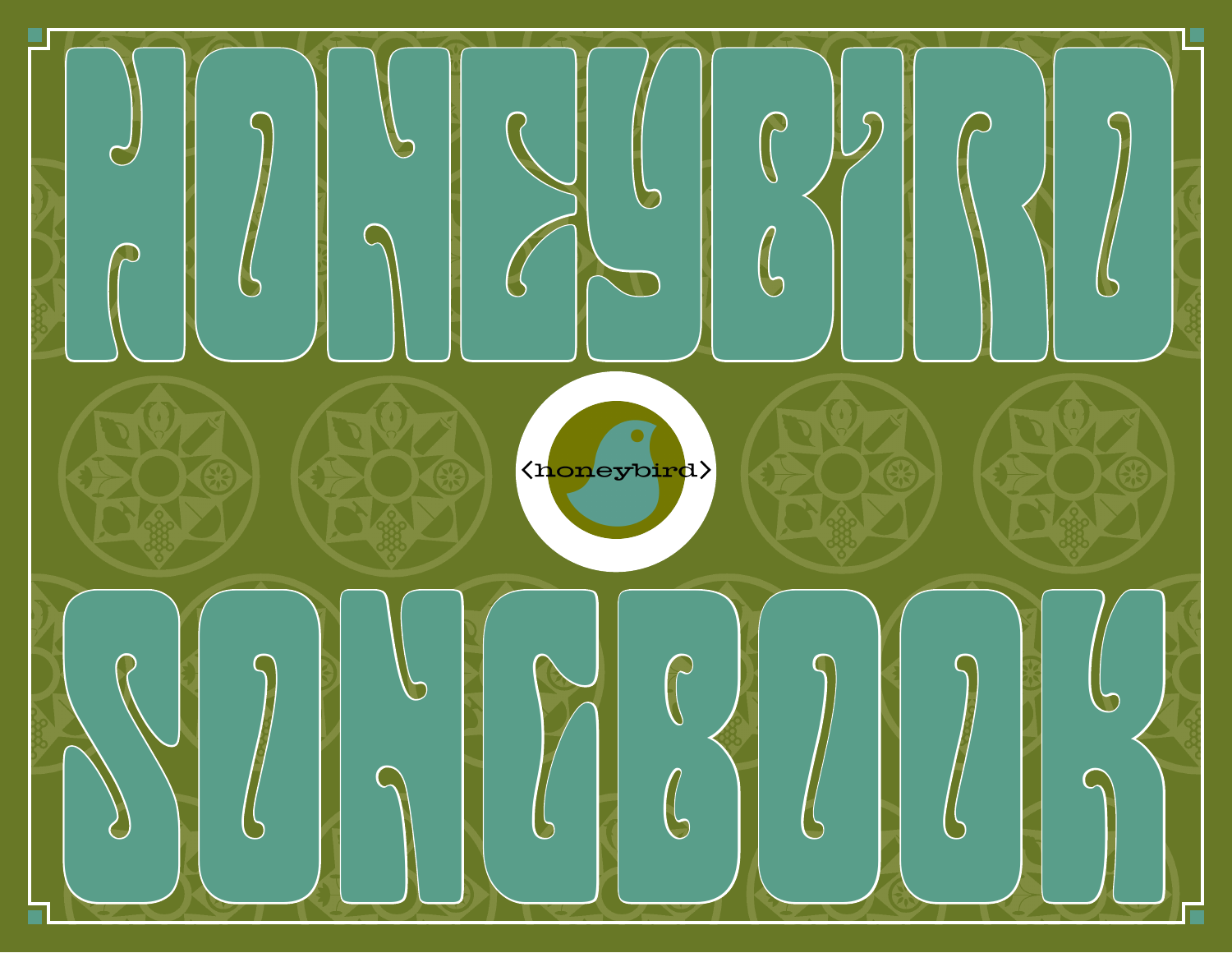# Music: Bob Fenster | Lyrics Peter McDade

### **Music:** Bob Fenster | **Lyrics:** Peter McDade

Showed up kicking and screaming Screaming to be seen Needed constant attention To be heard by anyone

Grew up too loud up too tall Boy became a man Doing all I can To escape from everyone

I know they're gonna find me Situation's critical I wish that I could be Like Mister Invisible

Took off running and hiding Hiding in the dark It's time to be somewhere else To be anyone else

I know they're gonna catch me Situation's critical I wish that I could be Like Mister Invisible

But if I disappear Then you can't see me But when I disappear Then you won't see me I know they're gonna kill me Situation's critical I wish I could have been Like Mister Invisible

**Jonny Daly:** Lead Guitar **Jeff Jensen:** Vocals, Bass, Harmonica, Guitars **Peter McDade:** Drums

*Recorded at Freedom of Sound Studio*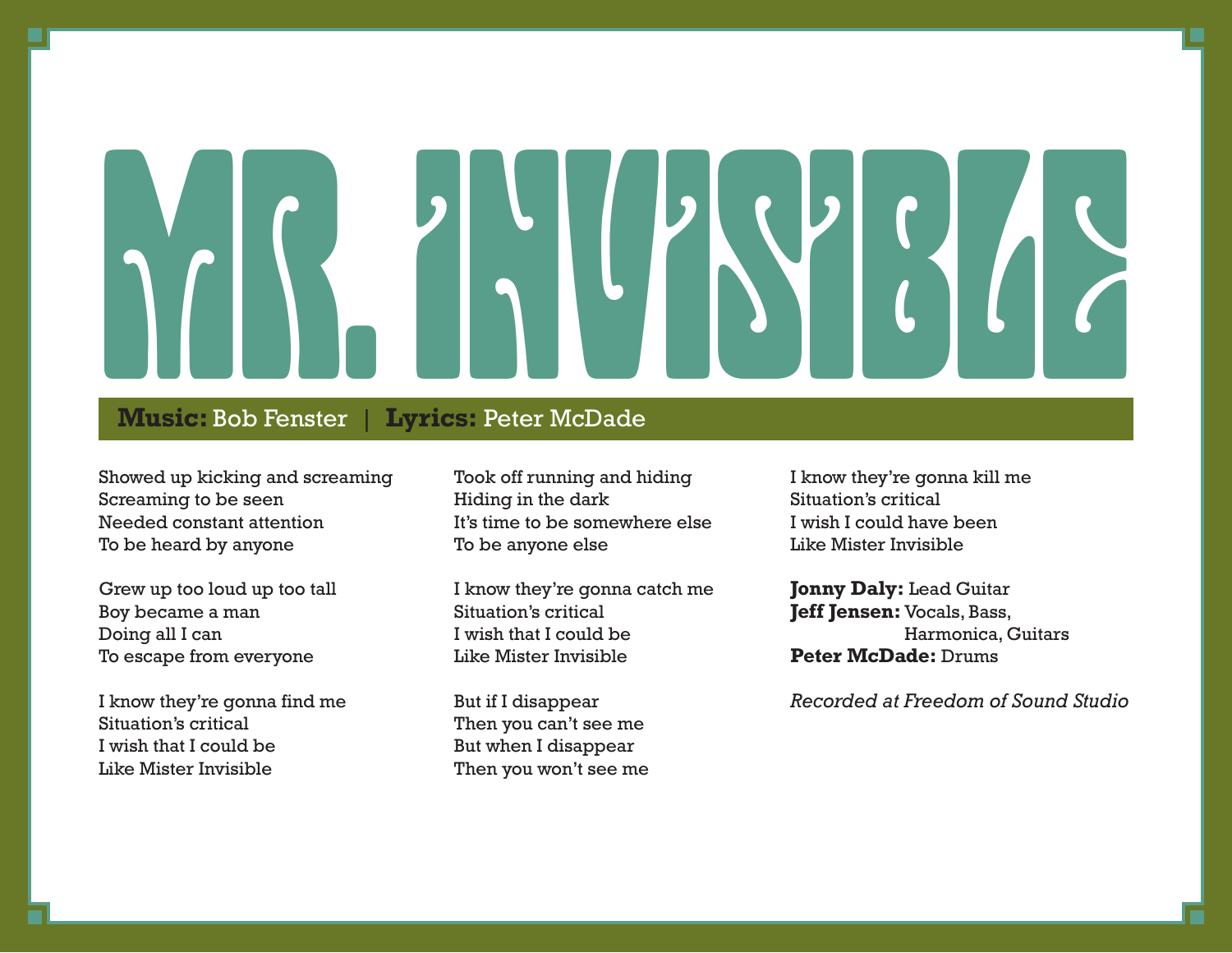### $L$   $\frac{1}{2}$   $\frac{1}{2}$   $\frac{1}{2}$   $\frac{1}{2}$   $\frac{1}{2}$   $\frac{1}{2}$   $\frac{1}{2}$   $\frac{1}{2}$   $\frac{1}{2}$   $\frac{1}{2}$

### **Music:** Jeff Jensen | **Lyrics:** Peter McDade

Born too early Never could wait Maybe I just should Have taken more time But I pushed to The front of the line

I never learned What not to say Maybe I just should Have hidden my eyes I just a mumbled A "thanks" and "alright"

But they sure shaped me up And they made me understand When I felt the force of Their heavy heavy hands

Now you are here But it's too late Maybe if I had Just been someone else They could have seen me As more than the help

I'd like to pick you up Then hold you where you stand But I'm too weak to move These heavy heavy hands

Nowhere to go There's nowhere safe Maybe it's better To give up the fight Lord I wait for the world To make things more right I'd like to help you up And make our final stand But I'm too weak to move These heavy heavy hands

**Jonny Daly:** Guitars, Slide Guitar **Sara Depp:** Backing Vocals **Steve Gorman:** Drums **Jeff Jensen:** Vocals, Harmonica, Guitars **Marty Kearns:** Piano **Sven Pipien:** Bass

*Recorded at 800 East Studios, Atlanta, GA Engineered by Marty Kearns Jonny Daly's guitars recorded at Freedom of Sound Studio*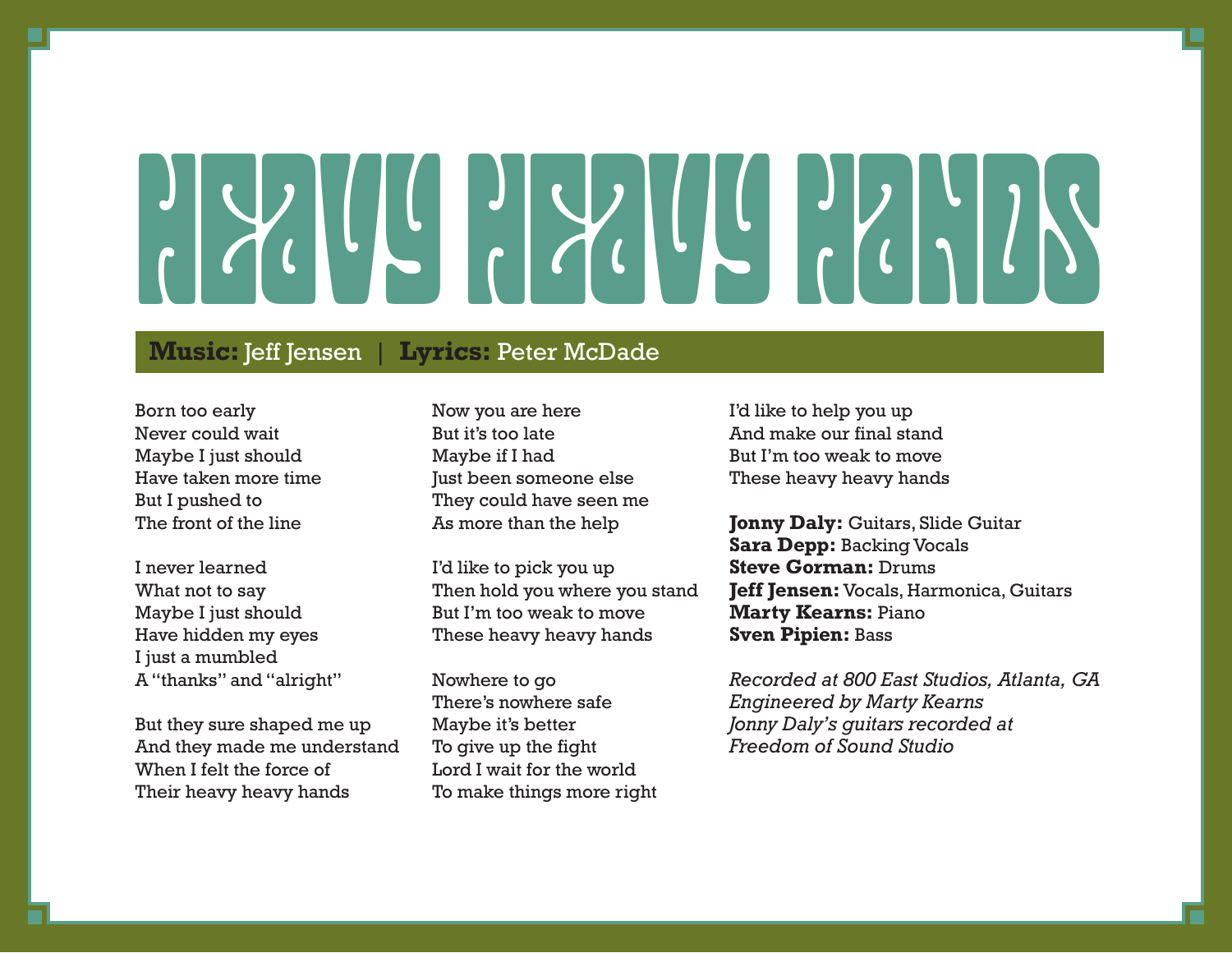# Music: Kris Hauch | Lyrics: Peter McDade

### **Music:** Kris Hauch | **Lyrics:** Peter McDade

Nobody asks for this no one signs up to live We wake up alone and we take what they can give Nobody knows for sure why we are where we are We all walk around but don't go very far So there's nothing left for us to do Just shut our eyes to see what is true I came to this world all lonely and wet Came to this world all lonely and wet But now I'm here and all I know is I am here

We walk in straight lines and follow the rules And one at a time we're put into groups We all listen close to know what to do But all I ever learned is nothing is true So I try try try to fnd my home But wherever I go I'm always alone I stepped out of line and closed my eyes Stepped out of line and closed my eyes The last thing I heard was someone singing loud and clear

Everything is gonna be glorious It's all gonna be glorious

I was back at the start but it felt like the end All alone in the dark and trapped in silence But then I heard your voice calling out to me And that's when I knew who I wanted to be I'm here with something real and true And now I know what I need to do The future drives a bus and she's coming for you Future drives a bus with plenty of room If you come with me and climb on board I promise you

Everything is gonna be glorious It's all gonna be glorious

**Kris Hauch:** Vocals, Guitars, Keyboards **Peter McDade:** Drums **Kyle Richards:** Bass

*Mixed by Kris Hauch*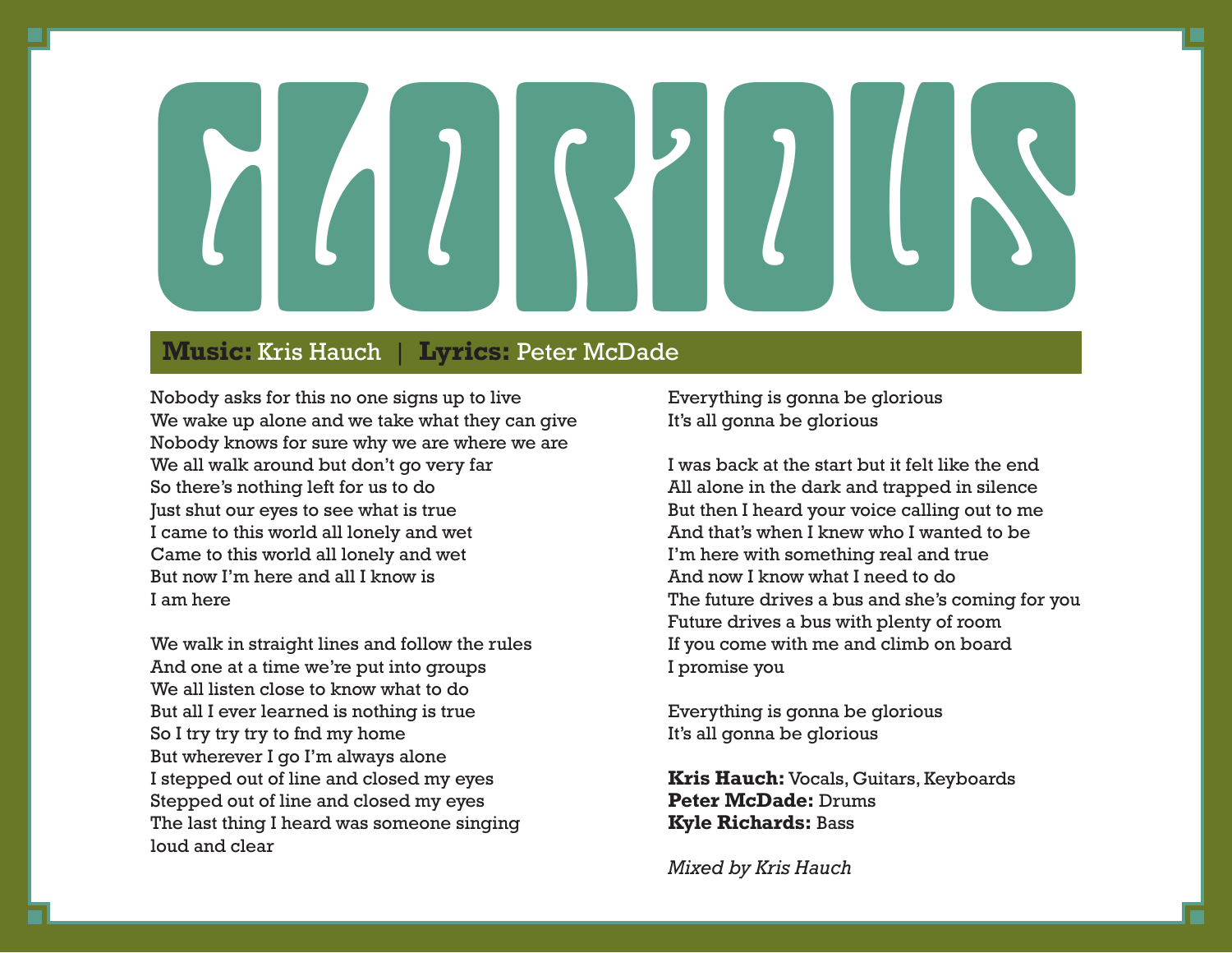## NOVEMBER NEDADE

### **Music: Charles Walston**

I started looking up As soon as I took flight It just felt safer Than looking left or right

I stared into the sky And asked my biggest fear God answered with a bang Loud enough for me to hear

I'm still here on my own Trapped in this same room Somebody else in charge And nothing I could do

I gazed into the sky And faced my biggest fear God answered Loud enough for me to hear

Don't worry about losing control You can't lose what you never owned

I keep on waking up Before I fall asleep My dreams are never where They're supposed to be

So I walk into the night To face my biggest fear I know what God would say If only he was here

The world was made without me or you Life's a lie, but one thing is true Don't worry about losing control You can't lose what you never owned

**Jonny Daly:** Guitars, Dobro **Jeff Jensen:** Vocals, Bass, Harmonica **Peter McDade:** Drums **Laura Seebol:** Backing Vocals **Bill Shaouy:** Piano, Organ

*Basic tracks recorded at Freedom of Sound Studio*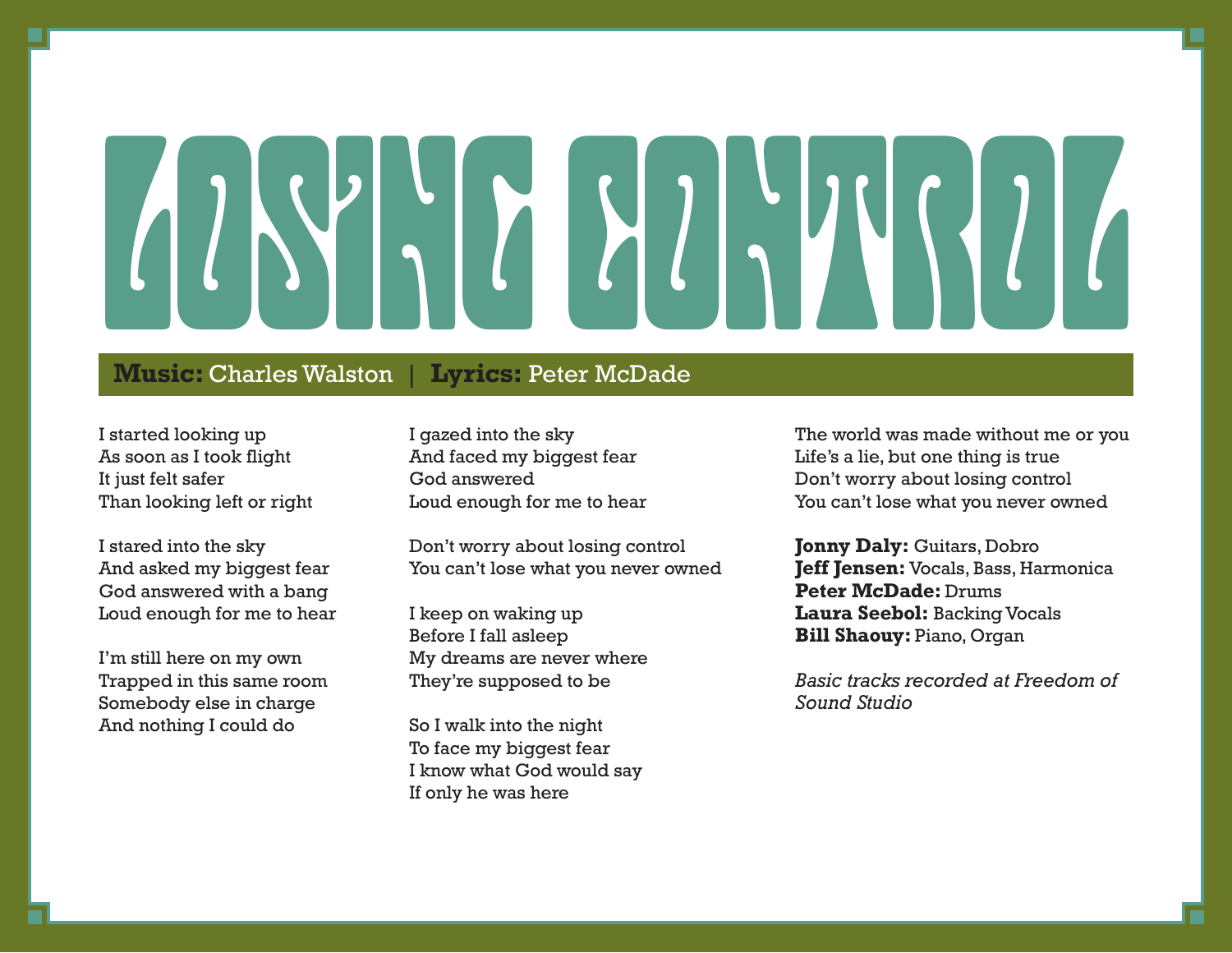# $\left\{\begin{array}{c} \begin{array}{c} \begin{array}{c} \begin{array}{c} \end{array} \\ \begin{array}{c} \end{array} \\ \begin{array}{c} \end{array} \\ \begin{array}{c} \end{array} \\ \begin{array}{c} \end{array} \\ \begin{array}{cccccccc \end{array} \\ \begin{array}{cccccccc \end{array} \\ \end{array} \\ \begin{array}{cccccccc \end{array} \\ \begin{array}{cccccccc \end{array} \\ \begin{array}{cccccccc \end{array} \\ \begin{array}{cccccccc \end{array} \\ \end{array} \\ \begin{array}{cccccccccccc \end{array} \\ \begin{array}{cccccccccccc \end{array} \\ \begin{array}{cccccccccccc \end{array}$

### **Music:** Jonny Daly | **Lyrics:** Peter McDade

Another empty day Here on my own One more endless night So all alone

Time keeps rolling on But not for me How my life has been Is how it will be

And I'm tired tired so tired Of waiting here And it hurts hurts hurts When I disappear Now all those doors are locked But who has the key And who built all these walls Closing on me

I feel like I could fly I just need some wings And if I could hear my voice I know I could sing

 Just feels like nothing Will ever be done No one ever sees My father's son

And I'm tired tired tired Of waiting here And I won't, I won't Just disappear Cause these walls I see Circling around Since no one else is here I'll knock them down, down I'll knock them down

Is it too late, is it too late To find my way out Can I escape, an I escape And find my way home Cause you're the only thing That I'm waiting for You're the reason, you're the reason I will try To knock down this door

**Jonny Daly:** Guitars **Amanda Mote Glass:** Backing vocals **Jeff Jensen:** Vocals **Lee Kennedy:** Bass **Peter McDade:** Drums **Bill Phillips:** Sax **Bill Shaouy:** Organ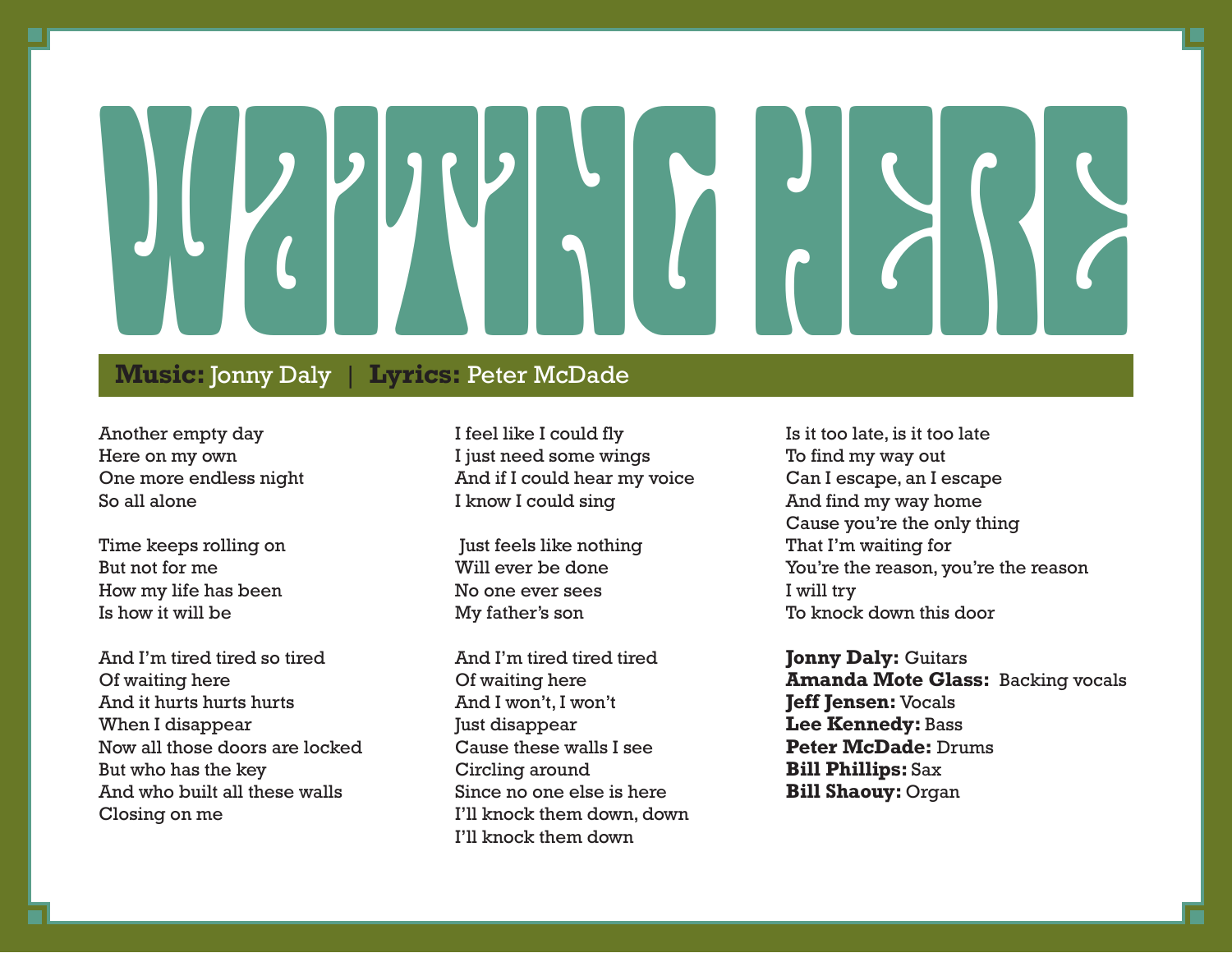## $\prod_{\mathbf{M} \text{usic: } \text{Jeff [ensen ]}} \prod_{\mathbf{M} \text{yzles: } \text{Peter McDade}} \prod_{\mathbf{M} \text{cDade}} \prod_{\mathbf{M} \text{D} \text{p} \text{p} \text{p} \text{p} \text{p} \text{p}} \prod_{\mathbf{M} \text{D} \text{p} \text{p} \text{p} \text{p}} \prod_{\mathbf{M} \text{D} \text{p} \text{p} \text{p} \text{p}} \prod_{\mathbf{M} \text{D} \text{p} \text{p} \text{p} \text{p} \text{p} \text{$

### **Music: Jeff Jensen | Lyrics: Peter McDade**

Only thing I knew for sure No one can know me Sitting on my heavy hands Let life pass by me

Just hiding here in plain sight No one can see me I really thought I was right Until you found me

Now you're close So please don't go

Only thing we know for sure No one can know us But we don't even see them Too far below us

Now you're close So please don't go

I want to say it out loud Tired of talking to myself I need to say it out to loud For you and everyone else

Don't go, Darlene Darlene don't go Don't go, Darlene Darlene don't go

**C. G. Brown:** Vocals **Jeff Jensen:** Piano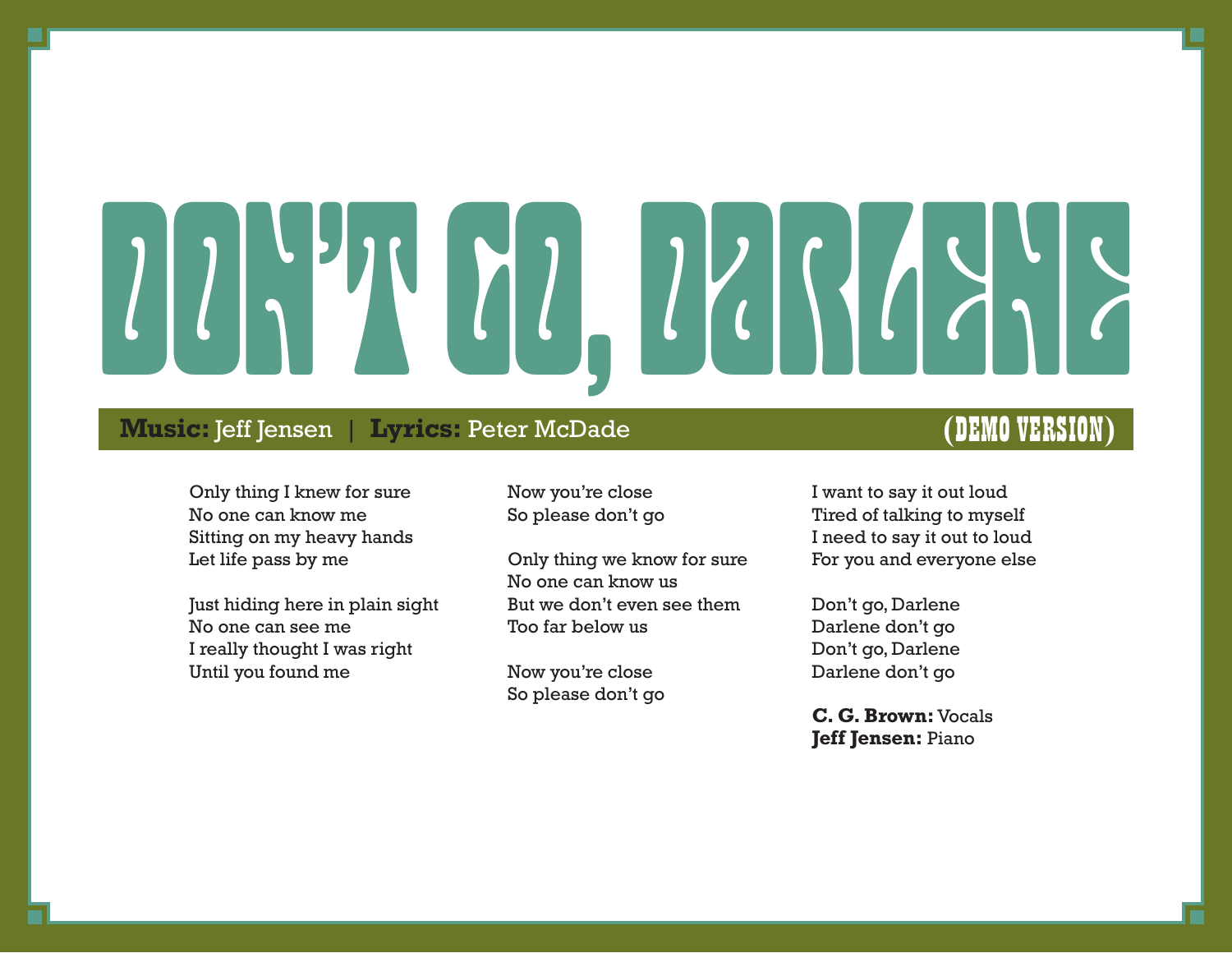### Music: Kim Ware | Lyrics: Peter McDade **Music:** Kim Ware | **Lyrics:** Peter McDade

Turning off the doors Locking all the lights Just to be certain I do it more than twice

Cutting all the knots Fixing what is right Have to be certain I'm shutting both my eyes Morning comes and I have not left Another day and I'm not done yet Long is samsara Samsara is long

I'm talking through my hands Mixing up my lines Just to be certain I won't forget to hide

Morning comes and I have not left Another day and I'm not done yet Long is samsara Samsara is long

I'll leave some day I'll leave somehow There is a way out But all I have is now

**Jim Bryson:** Piano, Backing Vocals **Kim Ware:** Vocals, Guitar **Lee Wiggins:** Drums, Percussion, Bass

(LONG IS

SAMSARA)

*Mixed by Lee Wiggins*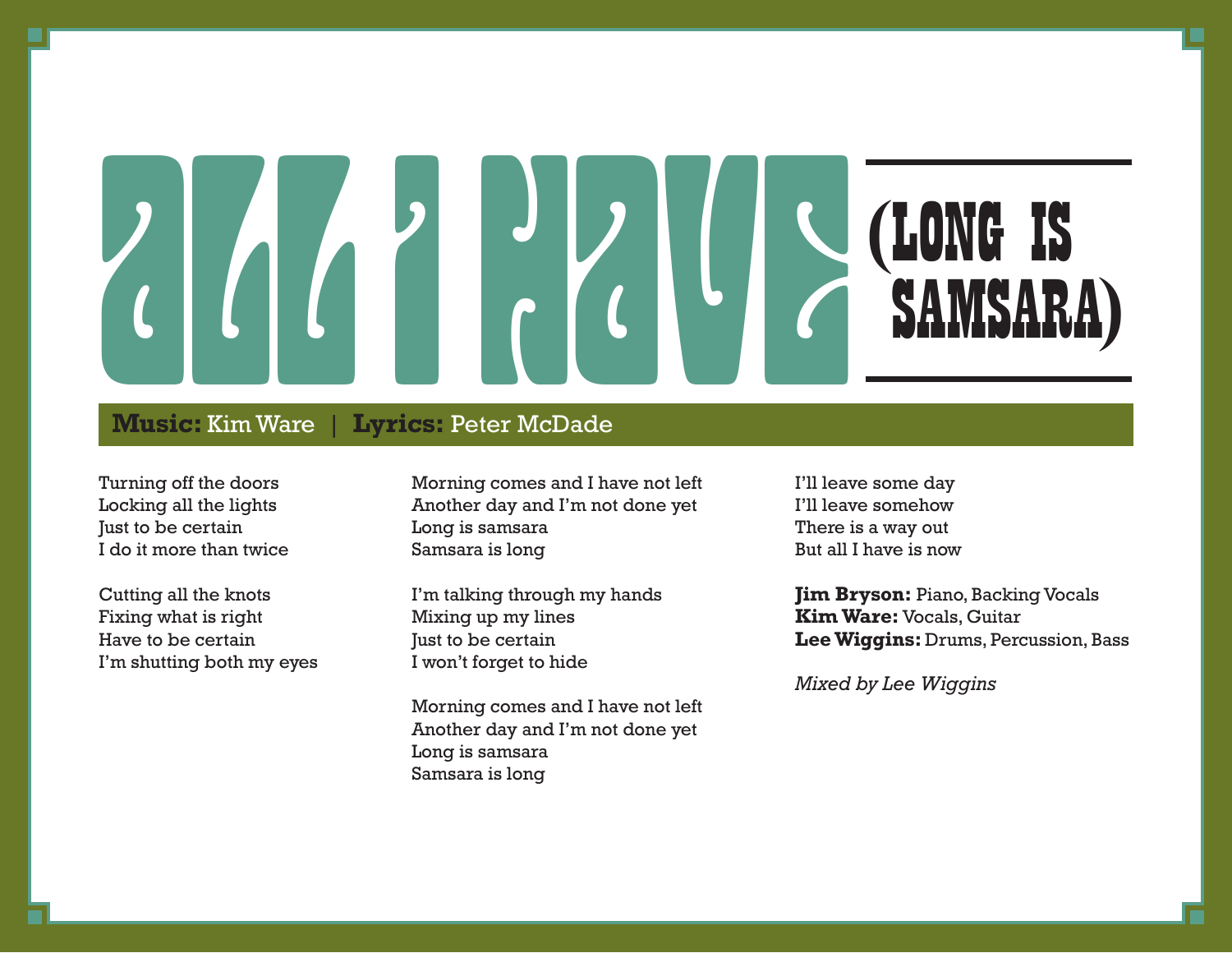

### **Music: Jeff Jensen | Lyrics: Peter McDade**

Only thing I knew for sure No one can know me Sitting on my heavy hands Let life pass by me

Just hiding here in plain sight No one can see me I really thought I was right Until you found me

Now you're close So please don't go

Only thing we know for sure No one can know us But we don't even see them Too far below us

Now you're close So please don't go

I want to say it out loud Tired of talking to myself I need to say it out to loud For you and everyone else

Don't go, Darlene Darlene don't go Don't go, Darlene Darlene don't go

**Jonny Daly:** Guitars **Jeff Jensen:** Vocals, Piano **Lee Kennedy:** Bass **Peter McDade:** Drums

*Recorded at Freedom of Sound Studio*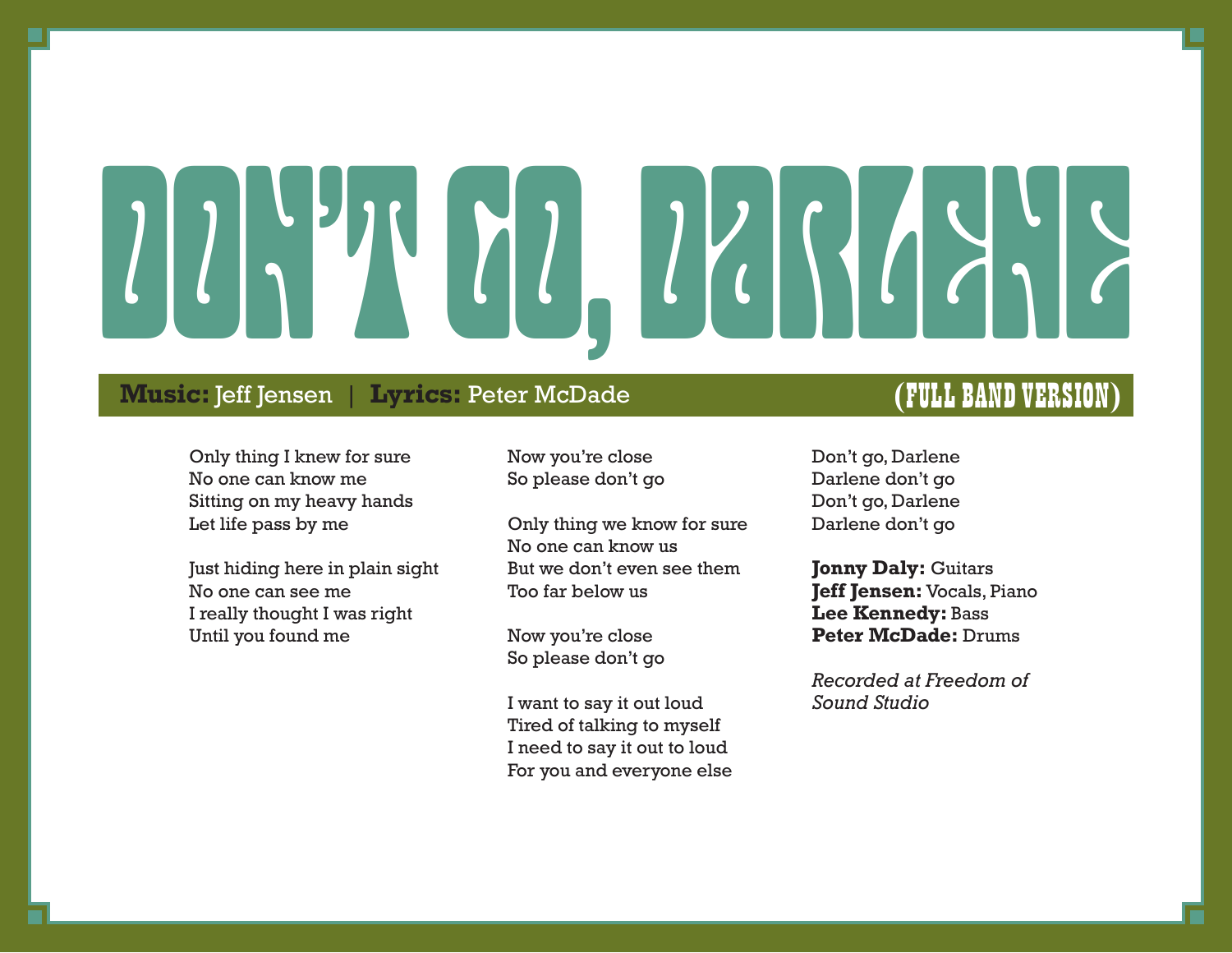### thanks&credits

This soundtrack would not exist without the help of all these talented players and co-writers. Their enthusiasm as musicians and friends made everything you are listening to possible. Please be sure to visit their websites for more of their work:

**C. G. Brown:** soundcloud.com/brokenbeatnik **Jonny Daly:** jonnydaly.bandcamp.com **Kris Hauch:** norwayhouse.bandcamp.com **Jeff Jensen:** facebook.com/UncleGreen3LbThrill **Laura Seebol:** thesoogs.bandcamp.com **Bill Shaouy:** Billshaouy.com **Kim Ware:** thegoodgraces.org **Lee Wiggins:** leewiggins411.myportfolio.com

All songs © 2022 Monkeyhole Songs except "Waiting Here," Jonny Daly/Monkeyhole Songs and "All I Have (Long is Samsara)," Pretty New Songs/Monkeyhole Songs.

Unless otherwise noted: Mixed and Produced by Jonny Daly. And, unless otherwise noted, the musicians recorded at home.

**Honeybird logo and Samsara Wheel Design:** Sarah Marks **Digital Booklet design:** Michael Hunter/Catcher in the Eye



© 2022 Wampus Multimedia. All rights reserved. **www.wampus.com**